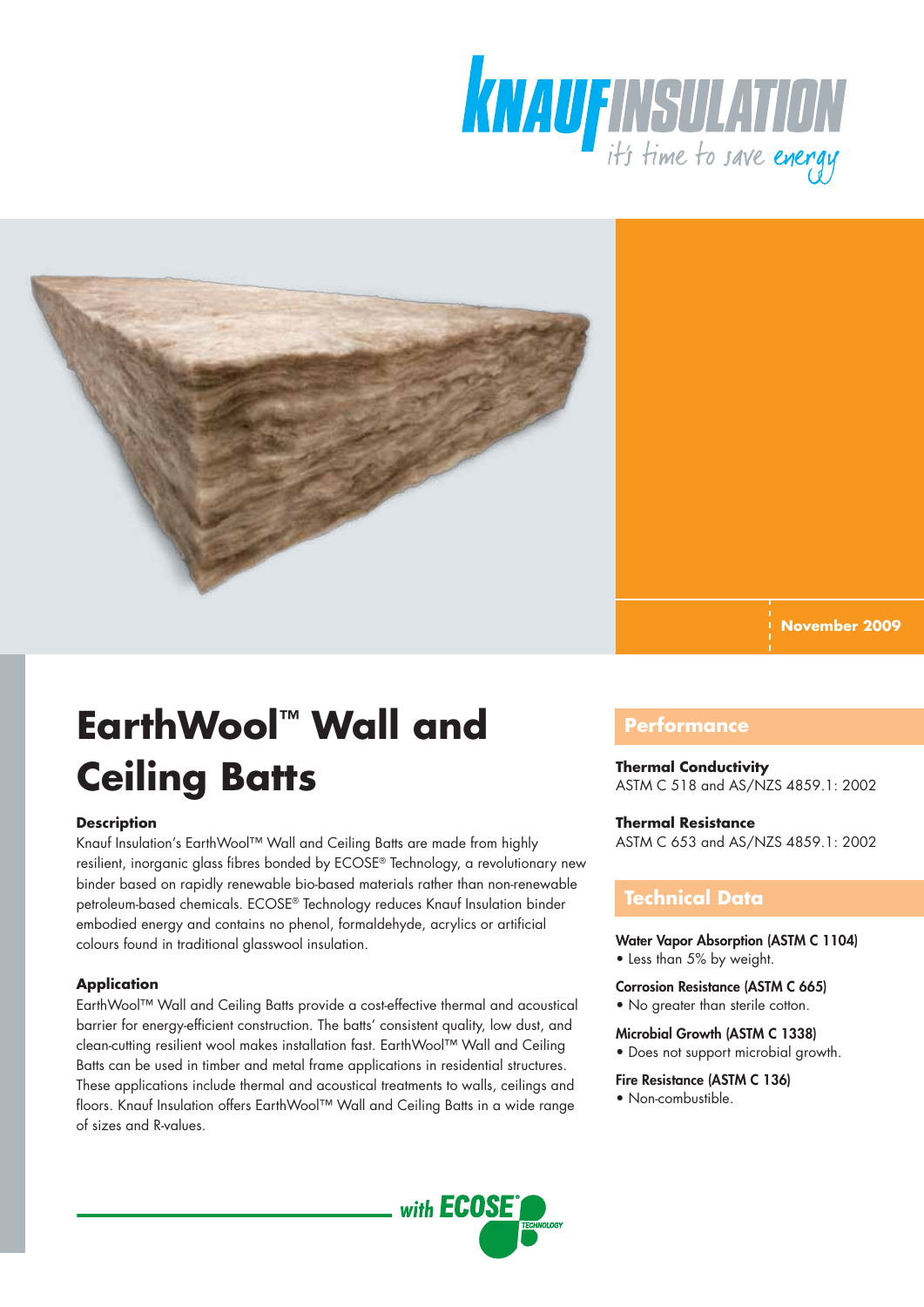

# **EarthWool™ Wall and Ceiling Batts**

#### **Specification Compliance**

AS/NZS 4859.1: 2002 Materials used in the Thermal Insulation of Buildings and comply with the Building Code of Australia (BCA) requirements.

#### **Bio-solubility**

Glasswool insulation fibres have been tested in laboratory studies according to EC protocols ECB/ TM27 REV. 7, 1998 and shown to be bio-soluable. KNS3 fibres comply with the short term biopersistence test and fulfill the requirements of Australian and international authorities on biosolubility. EarthWool™ has BRANZ certification.

#### **Features and Benefits**

#### **Proven Performance**

- Preferred by professional installers concerned with quality, appearance and productivity.
- Excellent acoustical properties reduce sound transmission in the home when properly installed in walls, ceiling and floor systems.

#### **Durability**

• EarthWool™ Wall and Ceiling Batts are odourless, rot proof, non-hygroscopic, do not sustain vermin and will not encourage the growth of fungi, mould or bacteria.

#### **Superior Handling**

- Highly resilient insulation recovers quickly to full thickness for a snug fit and superior finished aesthetics.
- Consistent quality materials feel good, cut easily and install fast.
- Low dust for easier handling and increased productivity.

#### **Convenient Packaging, Easier Handling**

- EarthWool™ Wall and Ceiling Batts are packaged in a strong, white poly bag that offers excellent protection from abuse, dust and moisture.
- EarthWool™ Wall and Ceiling Batts packages feature easy to follow installation instructions.
- Master bag batt units (containing multiple packs) ensure reduced handling costs with improved compression – more square metres per bag, more square metres per truck load, fewer trips to the job site and less warehouse space for storage.

#### **Superior Service and Support**

- Knauf Insulation is totally focused on providing first class customer service, producing high quality product and 'on time in full' deliveries.
- Knauf Insulation recognises the need to establish, develop and support a professional network of distributors and re-sellers in order to service a growing insulation market.
- Knauf Insulation is committed to providing a comprehensive range of relevant sales and marketing literature and web-based technical information to support specifiers and customers.

Knauf Insulation's EarthWool products with ECOSE® Technology benefit from a formaldehyde-free binder made from rapidly renewable bio-based materials instead of petroleum-based chemicals which is up to 70% less energy intensive. The technology has been developed for Knauf Insulation's glass and rock mineral wool products, enhancing their environmental credentials without affecting the thermal, acoustic or fire performance. EarthWool™ products made with ECOSE® Technology contain no dye or artificial colours – the colour is completely natural.

For more information please visit www.knaufinsulation.com.au